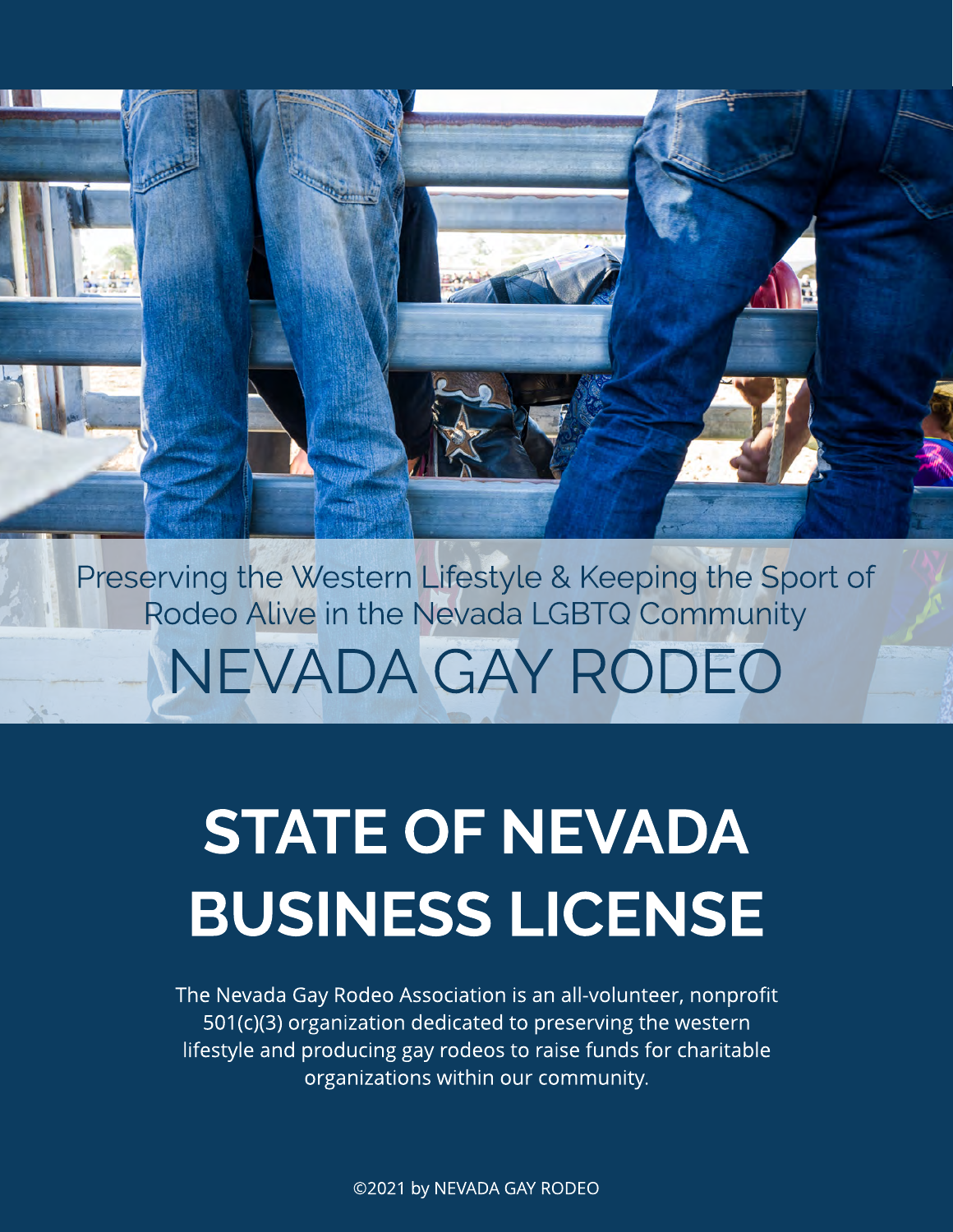*BARBARA K. CEGAVSKE*

*Secretary of State*

#### *KIMBERLEY PERONDI*

*Deputy Secretary for Commercial Recordings*

## **STATE OF NEVADA OFFICE OF THE SECRETARY OF STATE**

*Commercial Recordings Division 202 N. Carson Street Carson City, NV 89701 Telephone (775) 684-5708 Fax (775) 684-7138* 

*North Las Vegas City Hall 2250 Las Vegas Blvd North, Suite 400 North Las Vegas, NV 89030 Telephone (702) 486-2880 Fax (702) 486-2888*

#### **Business Entity - Filing Acknowledgement**

04/26/2021

**Work Order Item Number:** W2021042600287 - 1286696 **Filing Number:** 20211408701 **Filing Type:** Annual List **Filing Date/Time:** 04/26/2021 08:48:25 AM Filing Page(s): 3

### **Indexed Entity Information:**

**Entity Status:** Active **Expiration Date:** None

**Entity ID:** C6598-1992 **Entity Name:** NEVADA GAY RODEO ASSOCIATION (N.G.R.A.)

Non-Commercial Registered Agent GUY PUGLISI

The attached document(s) were filed with the Nevada Secretary of State, Commercial Recording Division. The filing date and time have been affixed to each document, indicating the date and time of filing. A filing number is also affixed and can be used to reference this document in the future.

Respectfully,

schara K. Cegarske

BARBARA K. CEGAVSKE Secretary of State

Page 1 of 1

**Commercial Recording Division** 202 N. Carson Street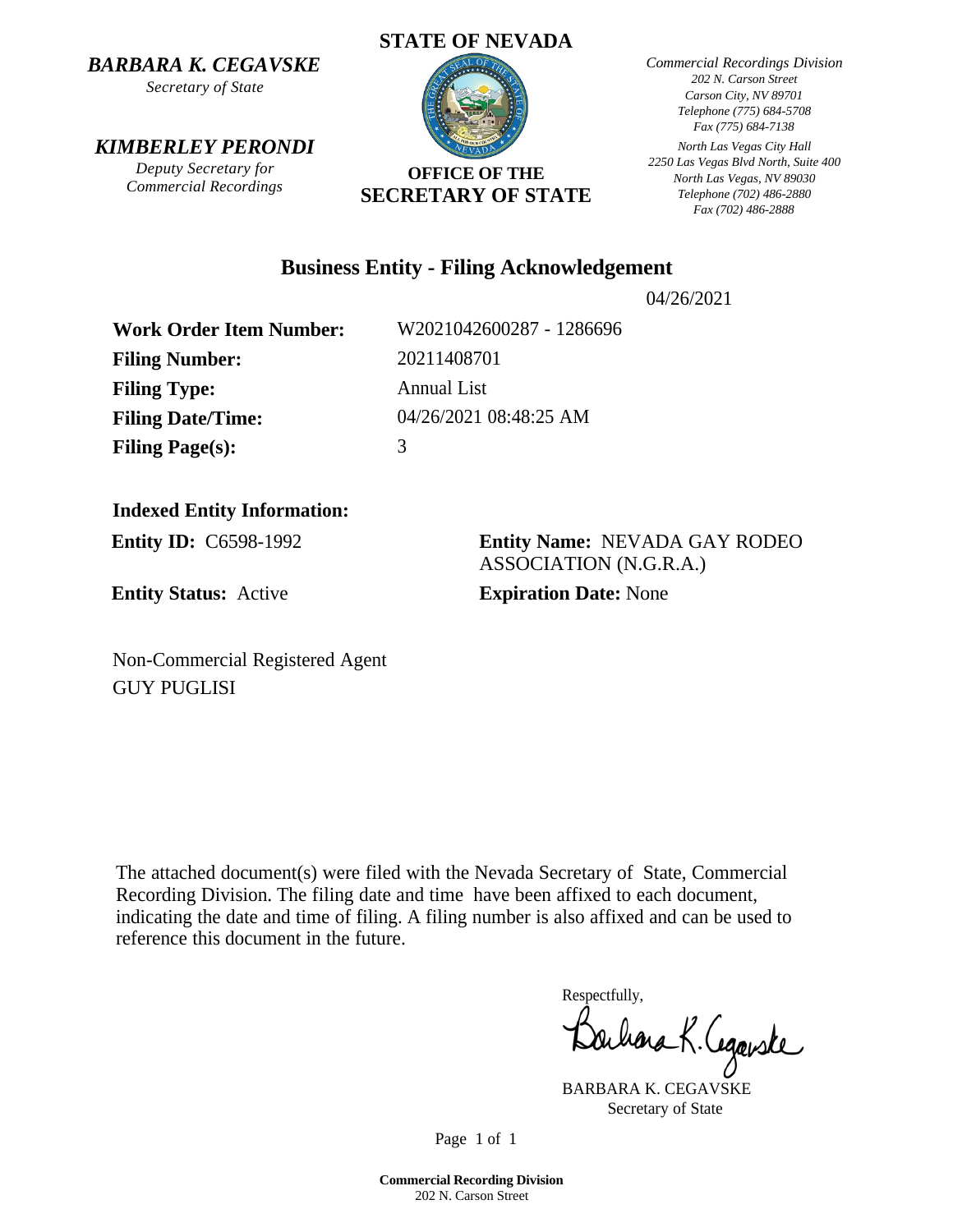| R          |  |
|------------|--|
|            |  |
|            |  |
| <b>AND</b> |  |
|            |  |

**BARBARA K. CEGAVSKE Secretary of State 202 North Carson Street Carson City, Nevada 89701-4201 (775) 684-5708 Website: www.nvsos.gov www.nvsilverflume.gov** 

## **Annual or Amended List and State Business License Application**

**ANNUAL AMENDED** (check one)

#### **List of Officers, Managers, Members, General Partners, Managing Partners, Trustees or Subscribers:**

#### **NEVADA GAY RODEO ASSOCIATION (N.G.R.A.) NV19921043412**

#### **TYPE OR PRINT ONLY - USE DARK INK ONLY - DO NOT HIGHLIGHT**

| <b>IMPORTANT:</b> Read instructions before completing and returning this form.<br>Please indicate the entity type (check only one):                                                                                                                                                                                                                                                                                                                                                                                                                                                                                                                                                                                   |                                               |                                                                                         |
|-----------------------------------------------------------------------------------------------------------------------------------------------------------------------------------------------------------------------------------------------------------------------------------------------------------------------------------------------------------------------------------------------------------------------------------------------------------------------------------------------------------------------------------------------------------------------------------------------------------------------------------------------------------------------------------------------------------------------|-----------------------------------------------|-----------------------------------------------------------------------------------------|
| Corporation<br>This corporation is publicly traded, the Central Index Key number is:                                                                                                                                                                                                                                                                                                                                                                                                                                                                                                                                                                                                                                  | Filed in the Office of<br>Barbara K. Cegarske | <b>Business Number</b><br>C6598-1992<br><b>Filing Number</b><br>20211408701<br>Filed On |
| Nonprofit Corporation (see nonprofit sections below)<br>∀                                                                                                                                                                                                                                                                                                                                                                                                                                                                                                                                                                                                                                                             | Secretary of State<br>State Of Nevada         | 04/26/2021 08:48:25 AM<br>Number of Pages                                               |
| Limited-Liability Company                                                                                                                                                                                                                                                                                                                                                                                                                                                                                                                                                                                                                                                                                             |                                               | 3                                                                                       |
| <b>Limited Partnership</b>                                                                                                                                                                                                                                                                                                                                                                                                                                                                                                                                                                                                                                                                                            |                                               |                                                                                         |
| Limited-Liability Partnership                                                                                                                                                                                                                                                                                                                                                                                                                                                                                                                                                                                                                                                                                         |                                               |                                                                                         |
| Limited-Liability Limited Partnership                                                                                                                                                                                                                                                                                                                                                                                                                                                                                                                                                                                                                                                                                 |                                               |                                                                                         |
| <b>Business Trust</b>                                                                                                                                                                                                                                                                                                                                                                                                                                                                                                                                                                                                                                                                                                 |                                               |                                                                                         |
| <b>Corporation Sole</b>                                                                                                                                                                                                                                                                                                                                                                                                                                                                                                                                                                                                                                                                                               |                                               |                                                                                         |
| Additional Officers, Managers, Members, General Partners, Managing Partners, Trustees or Subscribers, may be listed on a supplemental page.                                                                                                                                                                                                                                                                                                                                                                                                                                                                                                                                                                           |                                               |                                                                                         |
| <b>CHECK ONLY IF APPLICABLE</b>                                                                                                                                                                                                                                                                                                                                                                                                                                                                                                                                                                                                                                                                                       |                                               |                                                                                         |
| Pursuant to NRS Chapter 76, this entity is exempt from the business license fee.<br>001 - Governmental Entity                                                                                                                                                                                                                                                                                                                                                                                                                                                                                                                                                                                                         |                                               |                                                                                         |
| 006 - NRS 680B.020 Insurance Co, provide license or certificate of authority number                                                                                                                                                                                                                                                                                                                                                                                                                                                                                                                                                                                                                                   |                                               |                                                                                         |
| For nonprofit entities formed under NRS chapter 80: entities without 501(c) nonprofit designation are required to maintain a state business license,<br>the fee is \$200.00. Those claiming an exemption under 501(c) designation must indicate by checking box below.                                                                                                                                                                                                                                                                                                                                                                                                                                                |                                               |                                                                                         |
| Pursuant to NRS Chapter 76, this entity is a 501(c) nonprofit entity and is exempt from the business license fee.<br>Exemption Code 002                                                                                                                                                                                                                                                                                                                                                                                                                                                                                                                                                                               |                                               |                                                                                         |
| For nonprofit entities formed under NRS Chapter 81: entities which are Unit-owners' association or Religious, Charitable, fraternal or other<br>organization that qualifies as a tax-exempt organization pursuant to 26 U.S.C \$501(c) are excluded from the requirement to obtain a state business<br>license. Please indicate below if this entity falls under one of these categories by marking the appropriate box. If the entity does not fall under either of<br>these categories please submit \$200.00 for the state business license.<br>Religious, charitable, fraternal or other organization that qualifies as a tax-exempt organization<br>Unit-owners' Association<br>pursuant to $26$ U.S.C. \$501(c) |                                               |                                                                                         |
| For nonprofit entities formed under NRS Chapter 82 and 80:Charitable Solicitation Information - check applicable box                                                                                                                                                                                                                                                                                                                                                                                                                                                                                                                                                                                                  |                                               |                                                                                         |
| Does the Organization intend to solicit charitable or tax deductible contributions?                                                                                                                                                                                                                                                                                                                                                                                                                                                                                                                                                                                                                                   |                                               |                                                                                         |
| No - no additional form is required                                                                                                                                                                                                                                                                                                                                                                                                                                                                                                                                                                                                                                                                                   |                                               |                                                                                         |
| Yes - the "Charitable Solicitation Registration Statement" is required.                                                                                                                                                                                                                                                                                                                                                                                                                                                                                                                                                                                                                                               |                                               |                                                                                         |
| The Organization claims exemption pursuant to NRS 82A 210 - the "Exemption From Charitable Solicitation Registration Statement" is<br>required                                                                                                                                                                                                                                                                                                                                                                                                                                                                                                                                                                        |                                               |                                                                                         |

NAME OF ENTITY **Entity of ENTITY** STATES AND THE SERVICE OF ENTITY AND RESERVE THE SERVICE OF ENTITY AND RESERVE THE SERVICE OF SERVICE OF SERVICE OF SERVICE OF SERVICE OF SERVICE OF SERVICE OF SERVICE OF SERVICE OF SERVIC Identification Number (NVID)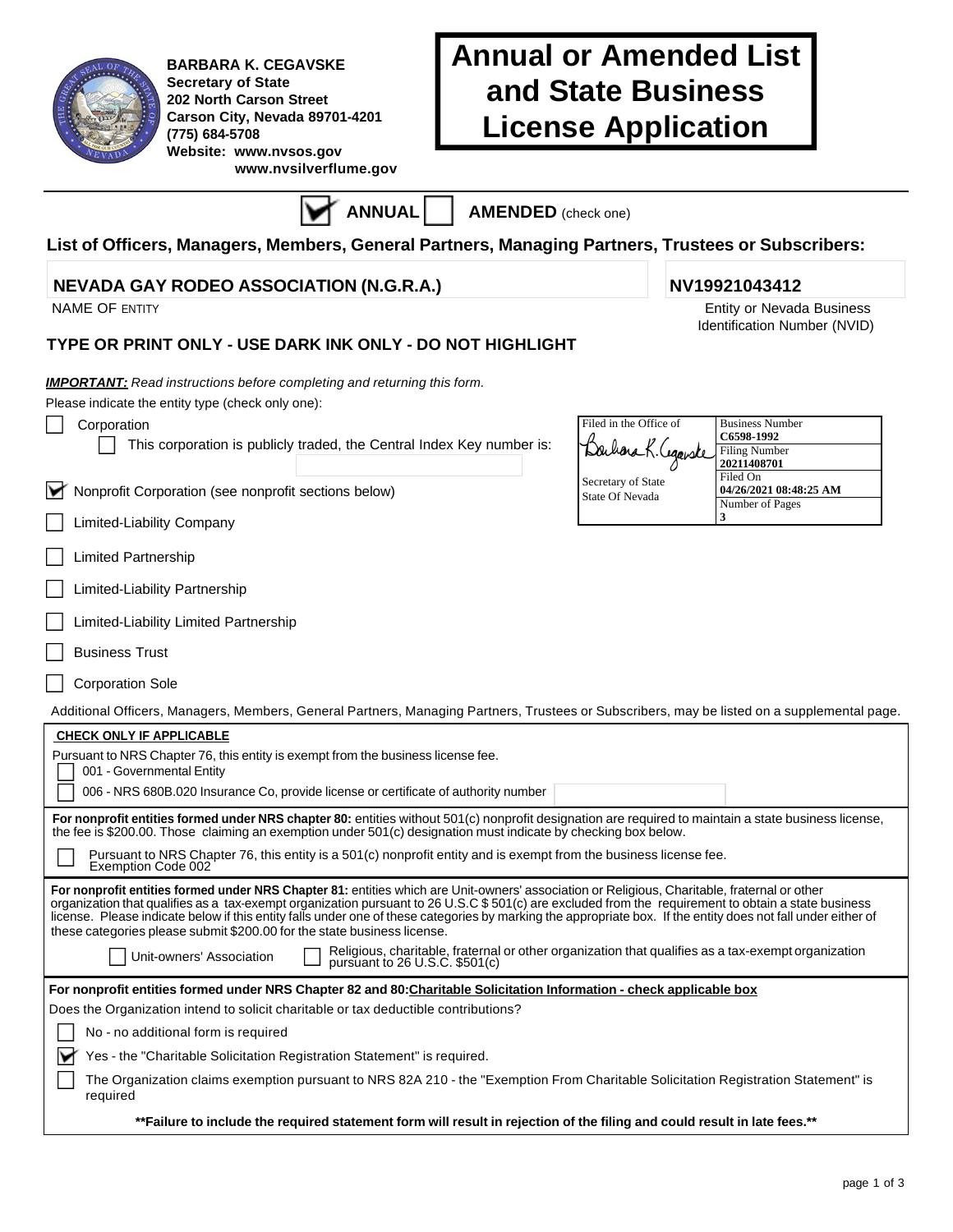

**BARBARA K. CEGAVSKE Secretary of State 202 North Carson Street Carson City, Nevada 89701-4201 (775) 684-5708 Website: www.nvsos.gov www.nvsilverflume.gov** 

## **Annual or Amended List and State Business License Application - Continued**

#### **Officers, Managers, Members, General Partners, Managing Partners, Trustees or Subscribers:**

| CORPORATION, INDICATE THE SECRETARY: |                  |            |                          |                       |  |  |
|--------------------------------------|------------------|------------|--------------------------|-----------------------|--|--|
| <b>BRIAN SHIELDS</b>                 |                  |            | <b>USA</b>               |                       |  |  |
| Name                                 |                  | Country    |                          |                       |  |  |
| <b>PO BOX 94983</b>                  | <b>LAS VEGAS</b> |            | ΝV                       | 89193                 |  |  |
| Address                              | City             |            | State                    | Zip/Postal Code       |  |  |
| CORPORATION, INDICATE THE PRESIDENT: |                  |            |                          |                       |  |  |
| <b>KATHY ALDAY</b>                   |                  | <b>USA</b> |                          |                       |  |  |
| Name                                 |                  | Country    |                          |                       |  |  |
| <b>PO BOX 94983</b>                  | <b>LAS VEGAS</b> |            | ΝV<br>89193              |                       |  |  |
| Address                              | City             |            | Zip/Postal Code<br>State |                       |  |  |
| CORPORATION, INDICATE THE DIRECTOR:  |                  |            |                          |                       |  |  |
| <b>STEWART BLACK</b>                 |                  | <b>USA</b> |                          |                       |  |  |
| Name                                 |                  | Country    |                          |                       |  |  |
| <b>PO BOX 94983</b>                  | Las Vegas        |            | ΝV                       | 89193                 |  |  |
| Address                              | City             |            | <b>State</b>             | Zip/Postal Code       |  |  |
| CORPORATION, INDICATE THE TREASURER: |                  |            |                          |                       |  |  |
| <b>DAVID HERING</b>                  |                  | <b>USA</b> |                          |                       |  |  |
| Name                                 |                  | Country    |                          |                       |  |  |
| <b>PO BOX 94983</b>                  | <b>LAS VEGAS</b> |            | ΝV                       | 89193                 |  |  |
| Address                              | City             |            | State                    | Zip/Postal Code       |  |  |
| CORPORATION, INDICATE THE TRUSTEE:   |                  |            |                          |                       |  |  |
| <b>GUY PUGLISI</b>                   |                  | <b>USA</b> |                          |                       |  |  |
| Name                                 |                  | Country    |                          |                       |  |  |
| <b>PO BOX 94983</b>                  | <b>Las Vegas</b> |            | ΝV                       | 89193                 |  |  |
| Address                              | City             |            | State                    | Zip/Postal Code       |  |  |
| CORPORATION, INDICATE THE DIRECTOR:  |                  |            |                          |                       |  |  |
| <b>JEFFREY NEAL</b>                  |                  | <b>USA</b> |                          |                       |  |  |
| Name                                 |                  | Country    |                          |                       |  |  |
| <b>PO BOX 94983</b>                  | <b>LAS VEGAS</b> |            | ΝV                       | 89193                 |  |  |
| Address                              | City             |            |                          | State Zip/Postal Code |  |  |
| CORPORATION, INDICATE THE DIRECTOR:  |                  |            |                          |                       |  |  |
| <b>DAVID BOLAND</b>                  |                  | <b>USA</b> |                          |                       |  |  |
| Name                                 |                  | Country    |                          |                       |  |  |
| <b>PO BOX 94983</b>                  | <b>LAS VEGAS</b> |            | ΝV                       | 89193                 |  |  |
|                                      |                  |            |                          | Zip/Postal Code       |  |  |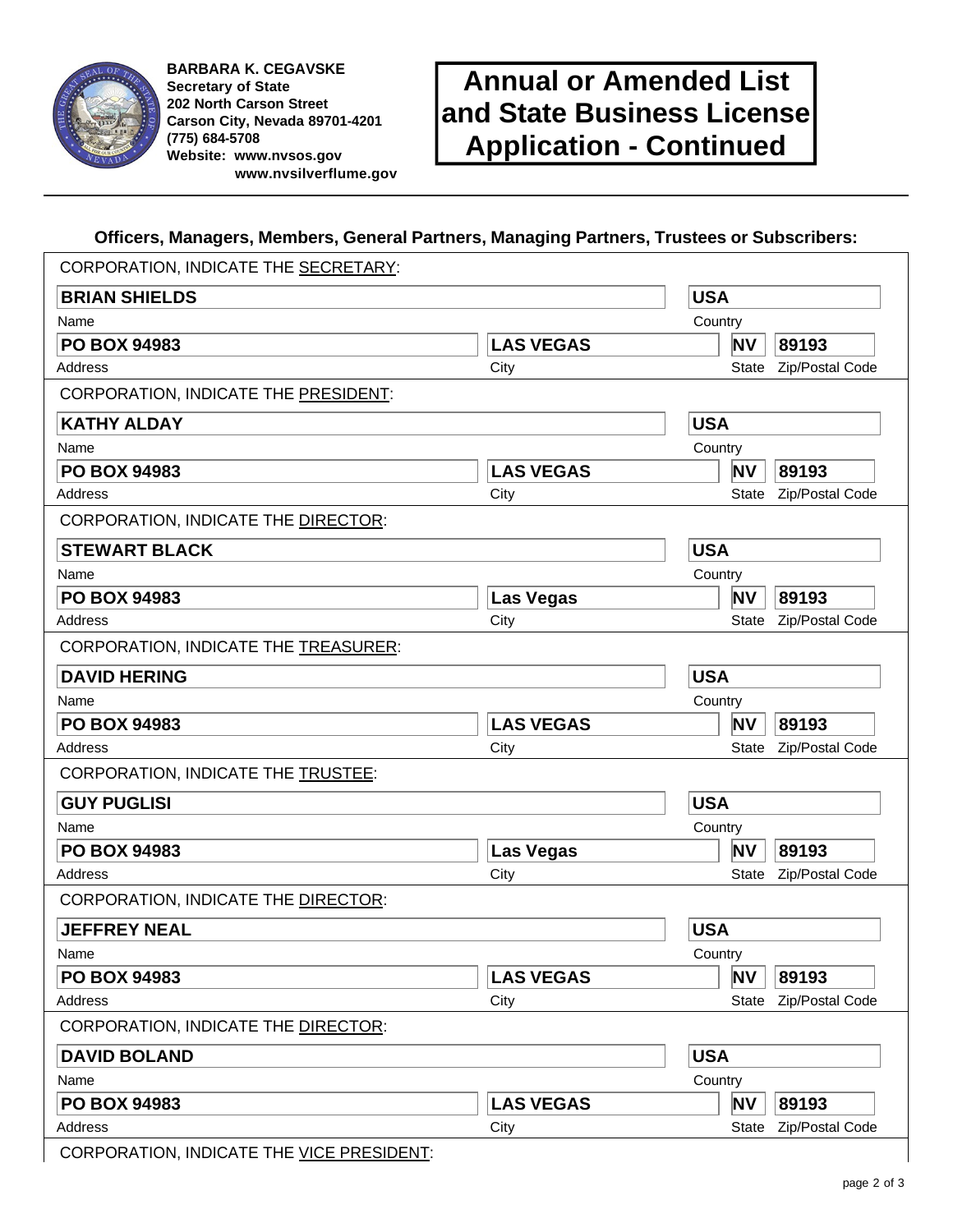| <b>DAVID HECKMAN</b> |           | <b>USA</b>              |  |  |  |
|----------------------|-----------|-------------------------|--|--|--|
| Name                 |           | Country                 |  |  |  |
| <b>PO BOX 94983</b>  | Las Vegas | N <sub>V</sub><br>89193 |  |  |  |
| Address              | City      | State Zip/Postal Code   |  |  |  |

**None of the officers and directors identified in the list of officers has been identified with the fraudulent intent of concealing the identity of any person or persons exercising the power or authority of an officer or director in furtherance of any unlawful conduct.**

**I declare, to the best of my knowledge under penalty of perjury, that the information contained herein is correct and acknowledge that pursuant to NRS 239.330, it is a category C felony to knowingly offer any false or forged instrument for filing in the Office of the Secretary of State.**

### **X David Hering**

**Signature of Officer, Manager, Managing Member, General Partner, Managing Partner, Trustee, Subscriber, Member, Owner of Business,**

**Partner or Authorized Signer** FORM WILL BE RETURNED IF UNSIGNED

**Treasurer** 

**Title**

**04/26/2021**

**Date**